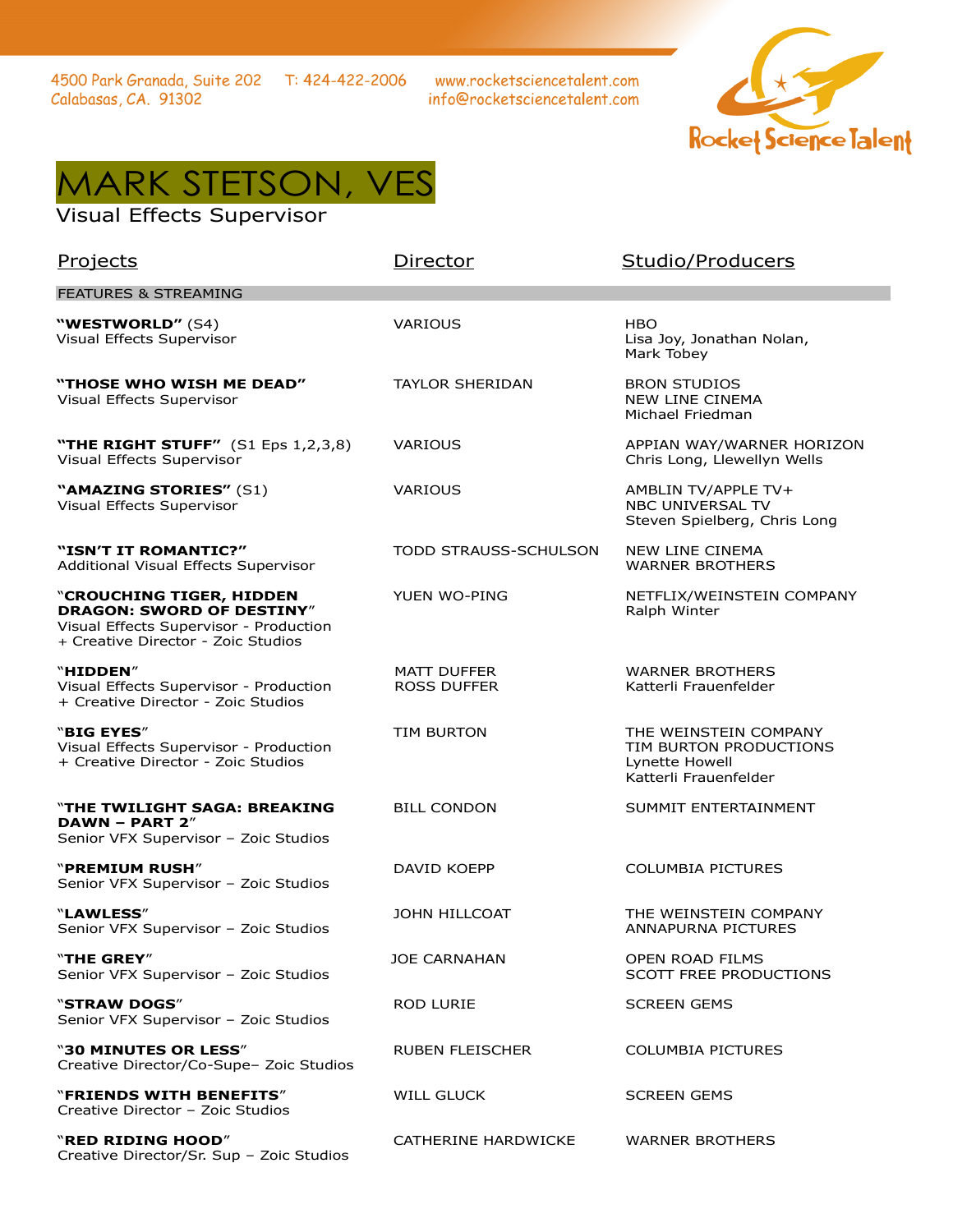| <b>MARK STETSON</b><br>-continued-                                                                                                                                            |                        |                                                                                 |  |  |
|-------------------------------------------------------------------------------------------------------------------------------------------------------------------------------|------------------------|---------------------------------------------------------------------------------|--|--|
| "SURROGATES"<br>Visual Effects Supervisor - Production                                                                                                                        | <b>JONATHAN MOSTOW</b> | DISNEY STUDIOS/TOUCHSTONE<br>David Nicksay, David Hoberman<br>Todd Lieberman    |  |  |
| "THE PROPOSAL"<br>Visual Effects Consultant                                                                                                                                   | <b>ANNE FLETCHER</b>   | DISNEY STUDIOS/TOUCHSTONE<br>David Hoberman, Todd Lieberman                     |  |  |
| "MEET DAVE"<br>Visual Effects Supervisor - Production                                                                                                                         | <b>BRIAN ROBBINS</b>   | <b>TWENTIETH CENTURY FOX</b><br>Tom Hammel                                      |  |  |
| "SUPERMAN RETURNS"<br>Visual Effects Supervisor - Production<br><b>Academy Award Nominee</b><br><b>BAFTA Award Nominee</b>                                                    | <b>BRYAN SINGER</b>    | <b>WARNER BROTHERS</b><br>Gil Adler                                             |  |  |
| "PETER PAN"<br>VFX Supervisor (Sony Imageworks)                                                                                                                               | P.J. HOGAN             | UNIVERSAL PICTURES                                                              |  |  |
| "THE LORD OF THE RINGS:<br>THE RETURN OF THE KING"<br>Visual Effects Consultant<br>(VFX Supervisor Prep/Shoot - UC)                                                           | PETER JACKSON          | <b>NEW LINE CINEMA</b><br>Barrie Osborne                                        |  |  |
| "CHARLIE'S ANGELS: FULL THROTTLE"<br>Sr. Visual Effects Supervisor - Production                                                                                               | MCG                    | <b>COLUMBIA PICTURES</b><br>Pat Crowley                                         |  |  |
| "THE LORD OF THE RINGS:<br>THE TWO TOWERS"<br>Visual Effects Consultant<br>(VFX Supervisor Prep/Shoot - UC)                                                                   | PETER JACKSON          | <b>NEW LINE CINEMA</b><br>Barrie Osborne                                        |  |  |
| "THE SCORPION KING"<br>On-Set Supervisor - R!OT Pictures                                                                                                                      | <b>CHUCK RUSSELL</b>   | UNIVERSAL PICTURES                                                              |  |  |
| "QUEEN OF THE DAMNED"<br>Co-Supervisor - R!OT Pictures                                                                                                                        | MICHAEL RYMER          | <b>WARNER BROTHERS</b>                                                          |  |  |
| "THE LORD OF THE RINGS:<br>THE FELLOWSHIP OF THE RING"<br>Visual Effects Consultant (C)<br>(VFX Supervisor Prep/Shoot - UC)<br>Winner - Academy Award<br>Winner - BAFTA Award | PETER JACKSON          | <b>NEW LINE CINEMA</b><br>Barrie Osborne                                        |  |  |
| "SUPERNOVA"<br>Visual Effects Supervisor - Production<br>Prix Ars Electronica Honorary Mention<br><b>SIGGRAPH Electronic Theatre Selection</b>                                | <b>WALTER HILL</b>     | MGM/UA<br>Dan Chuba, Jamie Dixon<br>Ralph Singleton                             |  |  |
| "THE FIFTH ELEMENT"<br>Visual Effects Supervisor - Production<br>Winner - BAFTA Award<br>Prix Ars Electronica Honorary Mention                                                | LUC BESSON             | <b>COLUMBIA PICTURES</b><br><b>GAUMONT</b><br>Iain Smith                        |  |  |
| TELEVISION/COMMERCIALS                                                                                                                                                        |                        |                                                                                 |  |  |
| "LEGION" S2, Episode 9/10<br>Set Supervisor - Zoic Studios                                                                                                                    | <b>NOAH HAWLEY</b>     | <b>FX NETWORKS</b><br>Exec Producer - John Cameron                              |  |  |
| "STATIES" - Pilot<br>Visual Effects Supervisor - Production<br>+ Creative Director - Zoic Studios                                                                             | <b>ROB BOWMAN</b>      | ABC STUDIOS<br>Exec Producer - Matt Partney<br>Exec Producer - Michael Seitzman |  |  |
| "GAME OF THRONES" S7, Episode 5<br>Co-Creative Director - Zoic Studios                                                                                                        | <b>ALAN TAYLOR</b>     | HBO                                                                             |  |  |
| "SEARCHERS"<br>Visual Effects Supervisor - Zoic Studios                                                                                                                       | DEAN WHITE             | CW TELEVISION NETWORK<br>BERLANTI PRODUCTIONS                                   |  |  |
| "WHEN WE RISE" (Mini-Series)<br>Visual Effects Supervisor - Production<br>+ Creative Director - Zoic Studios                                                                  | <b>VARIOUS</b>         | <b>ABC STUDIOS</b><br>Exec Prod - Dustin Lance Black<br>Producer - Tim Iacofano |  |  |